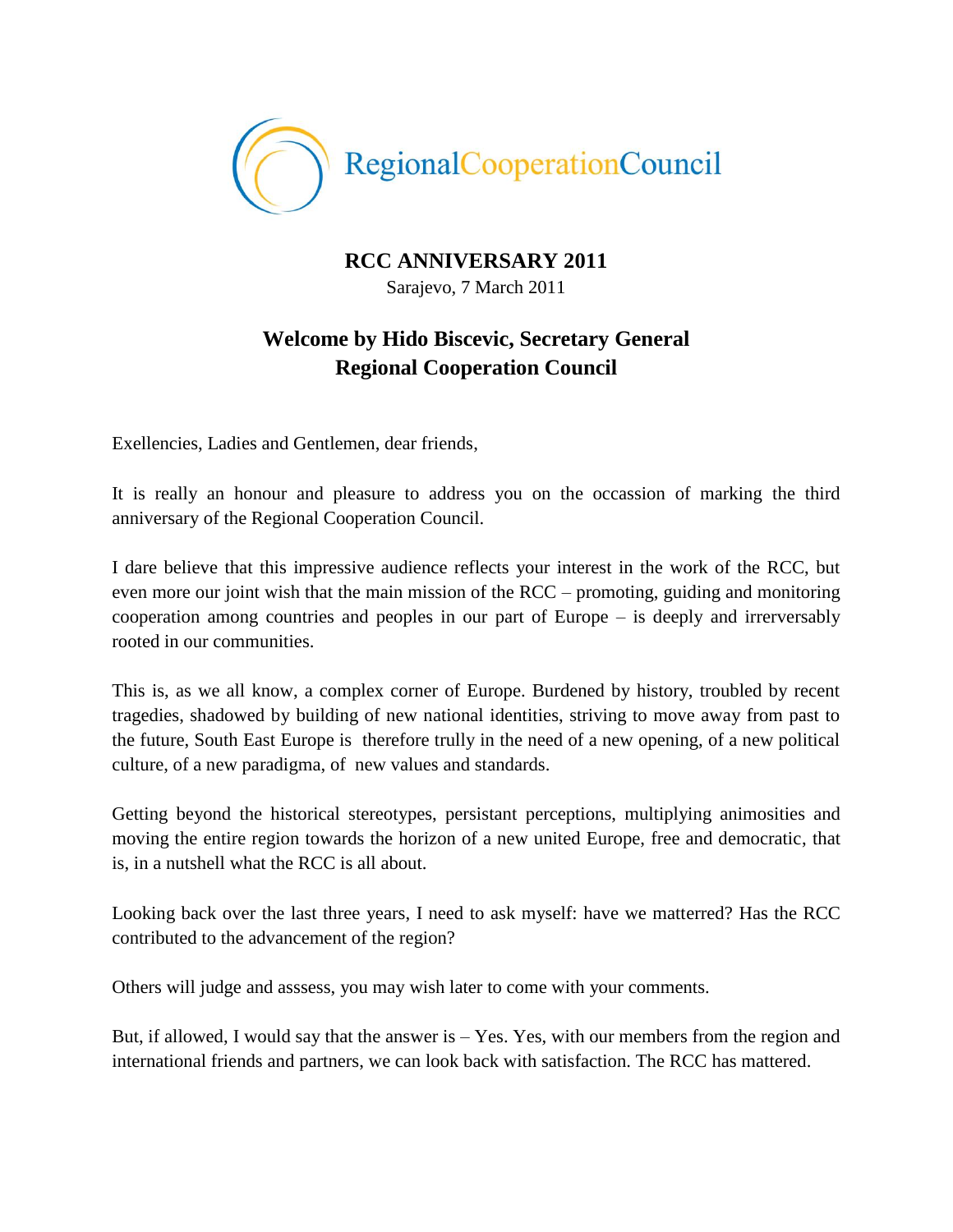Of course, it would not be possible without genuine participation, guidance and support – first and foremost by our Members from the region, as their particular focus on the RCC activities was and remains instrumental.

May highest appreciation and gratitude goes also to the Europen Union, especially the European Commission, as well as the Council of Europe and our other European partners, from financial institutions to academia and from parliamentarians and donors to media. Needles to say that we profited much from the support by all other RCC Board Members, relying in particular on Euro-Atlantic component of driving the region forward. Of course, over the last years the RCC benefited fully from the guidance and coordination with the consecutive Bulgarian, Moldovan,Turkish and current Montenegrin Chairmanship-in-Office of the South-East European Cooperation Process, our 'political umbrela'. Last but certainly not least, our gratitude goes to our Host Country Bosnia and Herzegovina – seated here in Sarajevo, with the mission to assist the region to move towards Euro-Atlantic integration, we would also hope that in this country the essentials of our mission – that is, cooperation, tolerance, compromises and dialogue – is also heard and followed.

All these joint efforts were and continue to be indispensable platform for the RCC to deliver – to deliver in ensuring that regional cooperation is percieved not only as a formal political criteria for the EU accessison but as a genuine need of our nations and communities, to deliver in terms of contributing to the economic and social advancement of the region and to deliver in terms of assisting the region to move up to the European standards, from infrastructure to education, from energy to social behaviour.

With the recently adopted Strategy and Work Programme 2011-2013 we have a very elaborated and targeted project-oriented period ahead. And its all about the persistent, hard work. There are no spectaculars to be expected. But, brick by brick, project by project, initiative by initiative we must continue to reprofile the concept of cooperation in our region by bringing European standards into each and every area.

Of course, in order to do so, we need to be attentive of the political environment. Cooperation is dependable very much on political relations. Political realtions are dependable very much on the EU enlargement perspective. Two sides of one coin – with quite a number of remaining and unresolved issues the region needs to show historical responsibility to resolve them in order to allow the receptivness of the enlargement policy within the EU and general public to keep hold. The RCC will continue to advocate this argument, as a status neutral and all-inclusive forum.

In closing, I will look back again. Since its establishement, three years ago, the RCC has gone through the initial 'set up' period, through the period of profiling itself with the regional and international partners and by now the RCC is certainly the hub organization for guding and